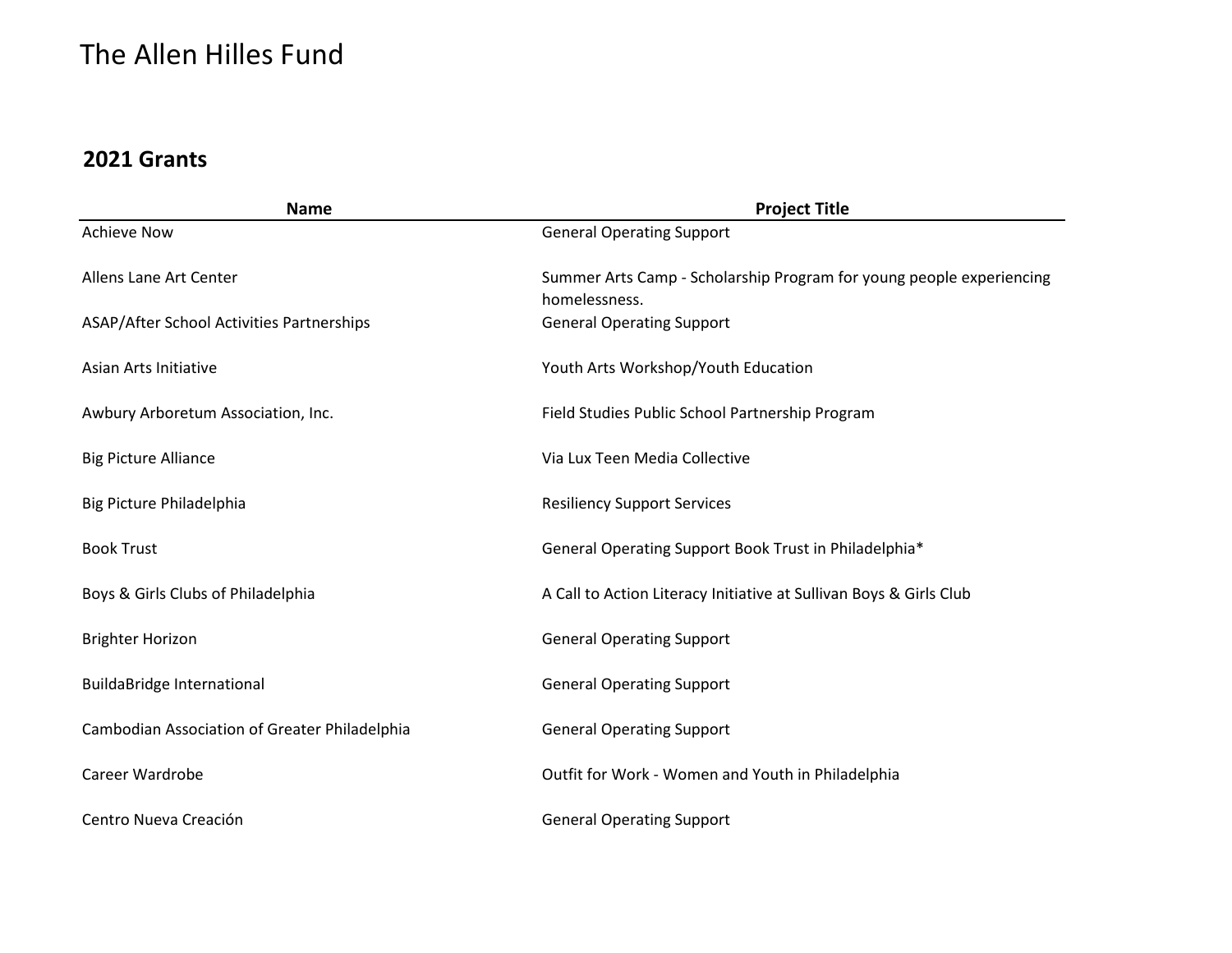| <b>Name</b>                                              | <b>Project Title</b>                                |
|----------------------------------------------------------|-----------------------------------------------------|
| Chalkbeat                                                | Chalkbeat Philadelphia                              |
| Children First                                           | <b>General Operating Support for Children First</b> |
| Children's Literacy Initiative                           | <b>General Operating Support Philadelphia</b>       |
| The Clay Studio                                          | Clay, Play, Read                                    |
| Coalition of African Communities (AFRICOM)               | <b>General Operating Support</b>                    |
| <b>Collective Climb</b>                                  | <b>General Operating Support</b>                    |
| College Possible Philadelphia                            | College Possible Philadelphia High School Program   |
| College Prep at Penn Charter                             | College Prep at Penn Charter                        |
| Dimplez 4 Dayz Incorporated                              | Youth Workforce Development                         |
| Education Law Center - PA (ELC)                          | <b>General Operating Support</b>                    |
| <b>Education Voters of PA</b>                            | <b>General Operating Support</b>                    |
| <b>Esperanza Immigration Legal Services</b>              | <b>General Operating Support</b>                    |
| Friends Committee on National Legislation Education Fund | Young Adult Engagement and Advocacy: Pennsylvania   |
| <b>Fortress Arts</b>                                     | <b>General Operating Support</b>                    |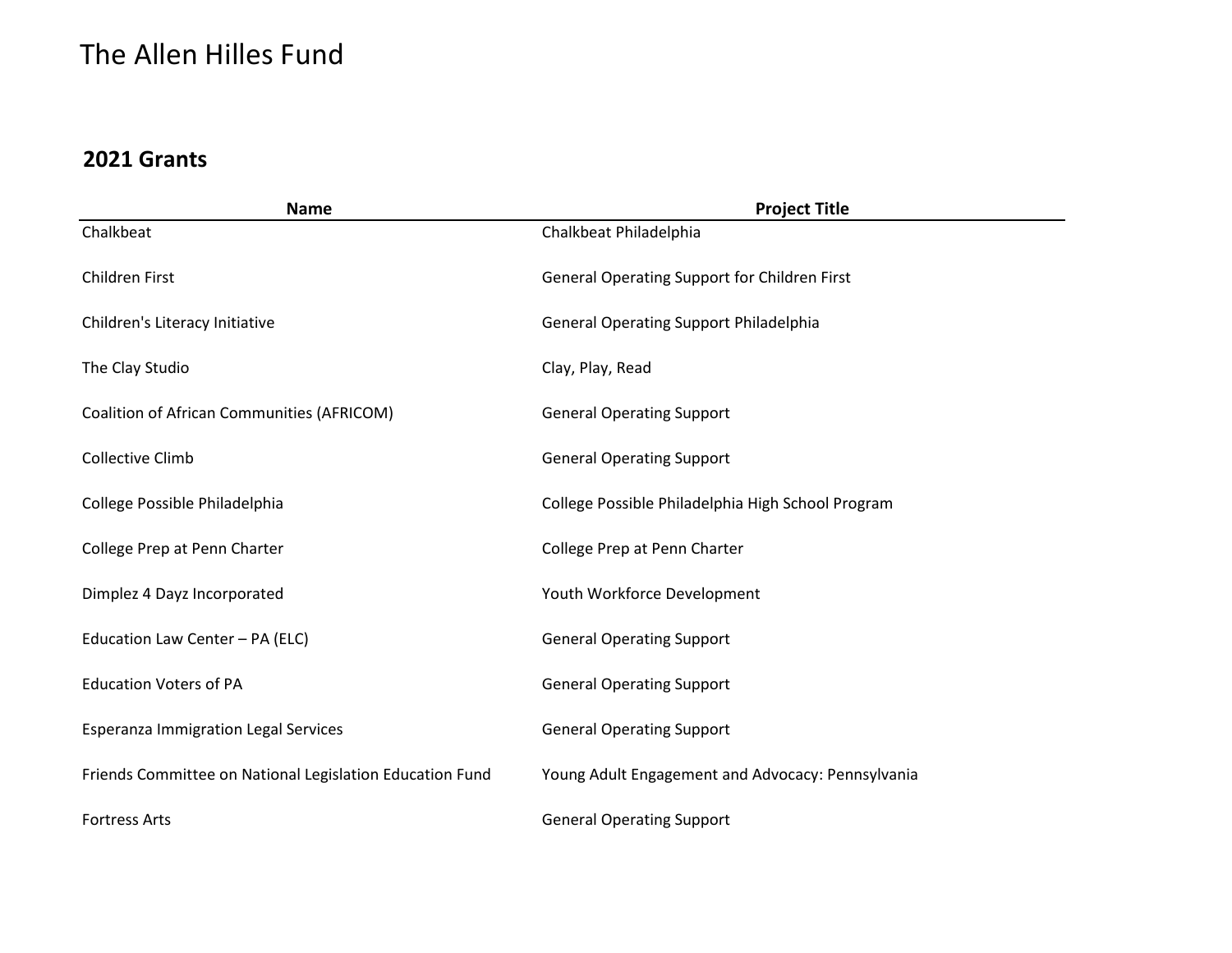| <b>Name</b>                                         | <b>Project Title</b>                                          |
|-----------------------------------------------------|---------------------------------------------------------------|
| Free Library of Philadelphia Foundation             | General Operating Support for Read by 4th                     |
| Germantown United Community Development Corporation | <b>General Operating Support</b>                              |
| Girl Scouts of Eastern Pennsylvania, Inc.           | Girl Scouting Programs in Philadelphia                        |
| Horizons at Greene Street Friends School            | <b>General Operating Support</b>                              |
| Harlem Lacrosse - Philadelphia                      | <b>General Operating Support</b>                              |
| John Bartram Association                            | Youth Education and Food Security at Bartram's Garden         |
| Jounce Partners, Inc                                | Jounce Expertise Leaders Opportunity Project                  |
| Kensington Soccer Club                              | Teen Leadership Initiative: KSC Helps Youth Rewrite Narrative |
| KYL Dancers Inc. (DBA Kun-Yang Lin/Dancers)         | <b>CHI Dance: Mindfulness-Based Movement</b>                  |
| Little Kids Rock                                    | Little Kids Rock: Philadelphia 2021-2022                      |
| Musicopia                                           | <b>General Operating Support</b>                              |
| Nationalities Service Center                        | <b>Building Bright Futures for Immigrant Youth</b>            |
| Neighborhood Bike Works                             | <b>General Operating Support</b>                              |
| Norris Square Neighborhood Project                  | <b>General Operating Support</b>                              |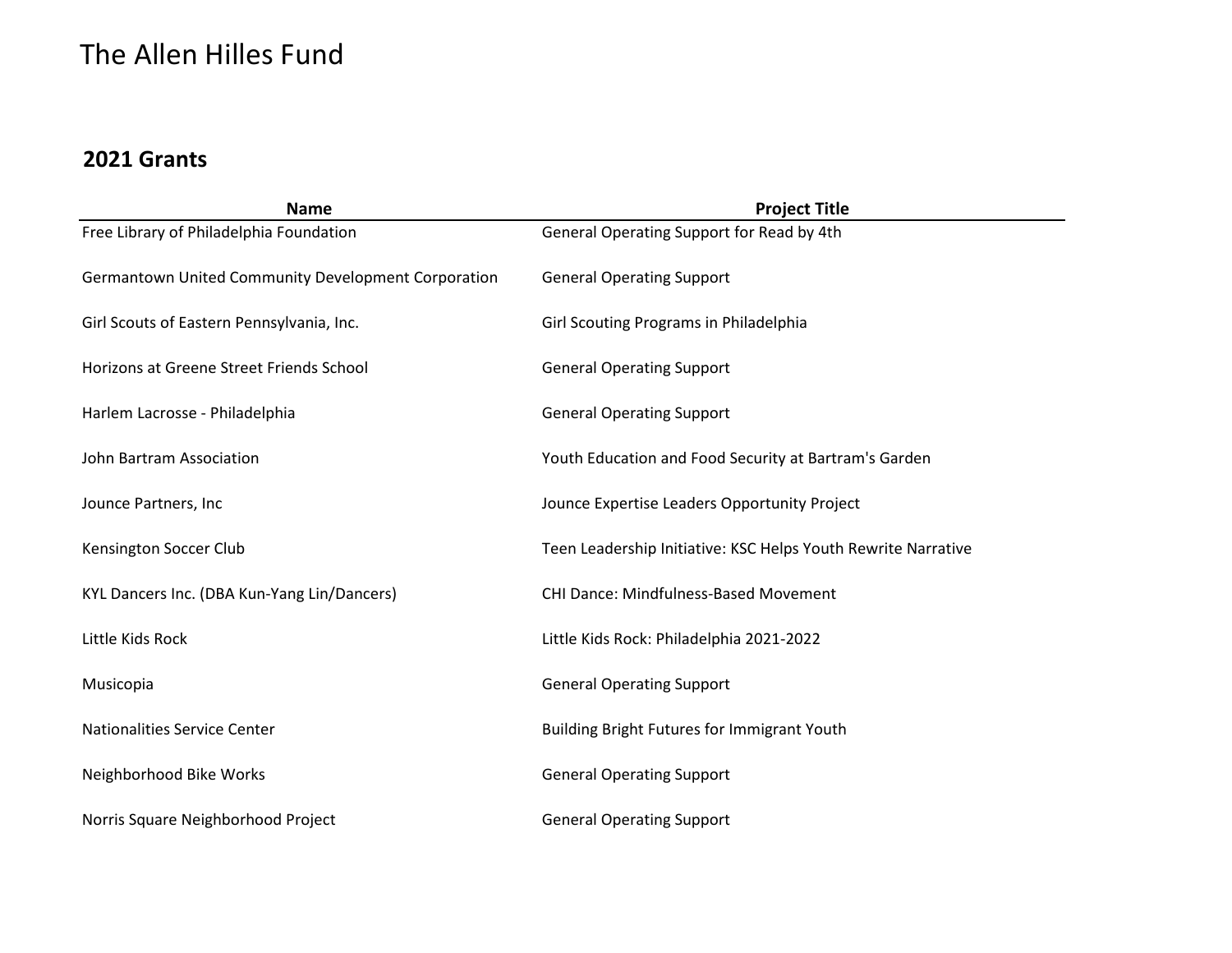| <b>Name</b>                                                       | <b>Project Title</b>                                                                                                                        |
|-------------------------------------------------------------------|---------------------------------------------------------------------------------------------------------------------------------------------|
| North Light Community Center                                      | <b>General Operating Support</b>                                                                                                            |
| North10 Philadelphia                                              | <b>OST Programming</b>                                                                                                                      |
| Northeast Kingdom Collaborative                                   | NEK Community Project Development Initiative                                                                                                |
| Pendle Hill                                                       | Continuing Revolution 2021 Online: Love in Hope, Grief, Rage, and Action                                                                    |
| Philadelphia Association of Community Development<br>Corporations | <b>General Operating Support</b>                                                                                                            |
| Philadelphia Chess Society                                        | <b>General Operating Support</b>                                                                                                            |
| Philadelphia Chinatown Development Corporation                    | Teen Club: LEEP                                                                                                                             |
| Philadelphia City Rowing                                          | <b>General Operating Support</b>                                                                                                            |
| The Philadelphia Education Fund                                   | PEF's College Access Program: Continuing to Provide Philadelphia<br>Students with College and Career Advising Amid the Challenges of Remote |
| Philadelphia Sinfonia Association                                 | Gary D. White Scholarship Fund                                                                                                              |
| Philadelphia Youth Orchestra                                      | Tune Up Philly                                                                                                                              |
| Philly Children's Movement                                        | <b>General Operating Support</b>                                                                                                            |
| Philly Parent Organizing Project                                  | Philly Parent Organizing Project                                                                                                            |
| Playworks Pennsylvania                                            | <b>General Operating Support</b>                                                                                                            |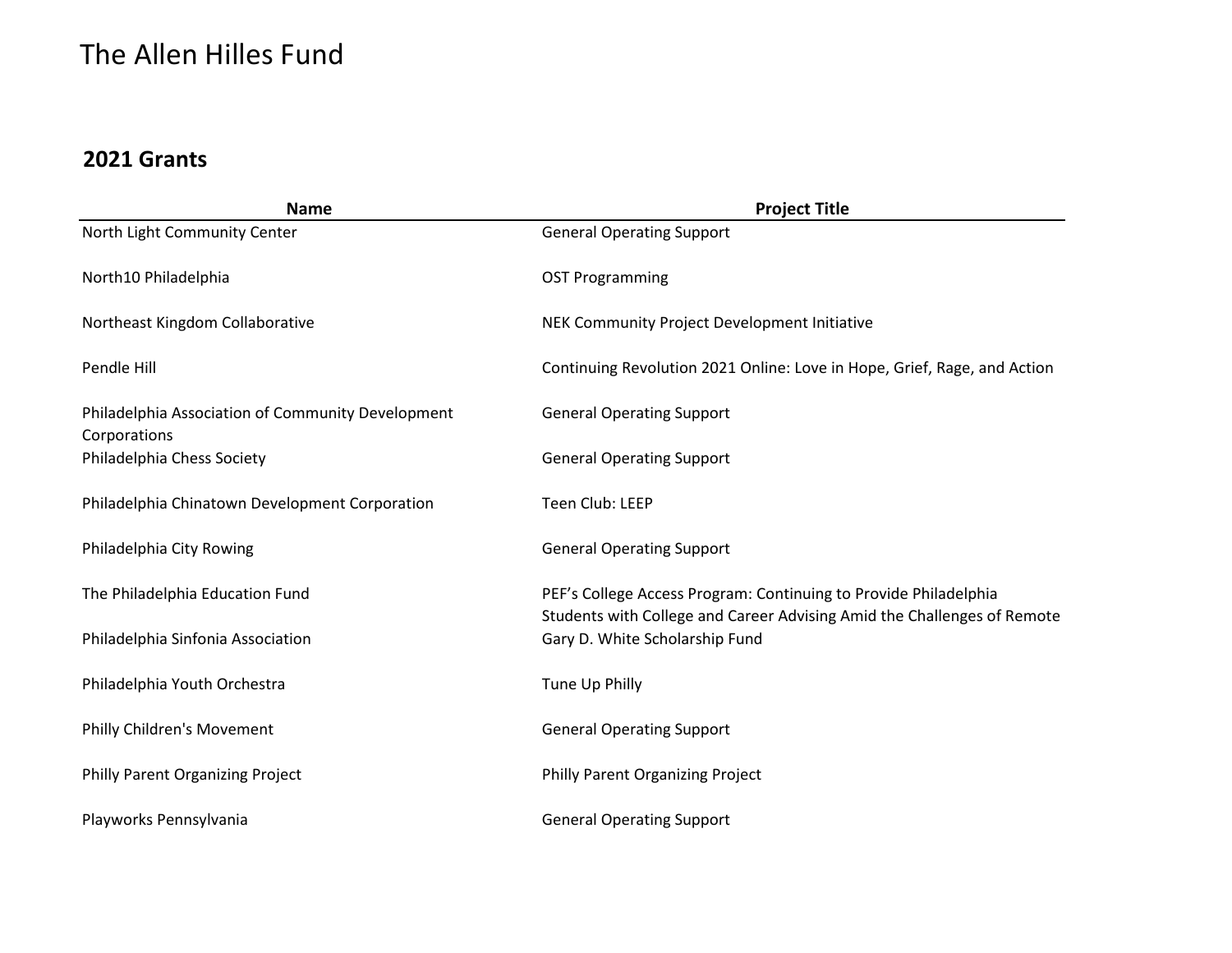| <b>Name</b>                                                               | <b>Project Title</b>                                                             |
|---------------------------------------------------------------------------|----------------------------------------------------------------------------------|
| Portside Arts Center                                                      | <b>General Operating Support</b>                                                 |
| The Print Center                                                          | Artists-in-Schools Program (AISP)                                                |
| <b>Providence Center</b>                                                  | <b>General Operating Support</b>                                                 |
| <b>Public Interest Law Center</b>                                         | Fair School Funding Trial: Communications Advocacy                               |
| <b>Quaker Voluntary Service</b>                                           | <b>General Operating Support</b>                                                 |
| Rebuilding Together Philadelphia                                          | Dunlap Block Build                                                               |
| Rock to the Future                                                        | Rock to the Future's 2021 - 2022 Youth Music and Educational Programs            |
| Schuylkill Center for Environmental Education                             | Environmental Education and STEM Learning for Philadelphia's At-Risk<br>Children |
| Southwest Community Development Corporation                               | General Operating support for Affordable Housing Services Program                |
| Spark Philadelphia                                                        | Spark Philadelphia                                                               |
| The National Society Of Colonial Dames Of America In Pa<br><b>STENTON</b> | History Hunters Youth Reporter Program                                           |
| <b>Students Run Philly Style</b>                                          | <b>General Operating Support</b>                                                 |
| Supportive Older Women's Network (SOWN)                                   | Philly Families Read Together (PFRT)                                             |
| Taller Puertorriqueño                                                     | Art Education for At-Risk Children and Youth                                     |